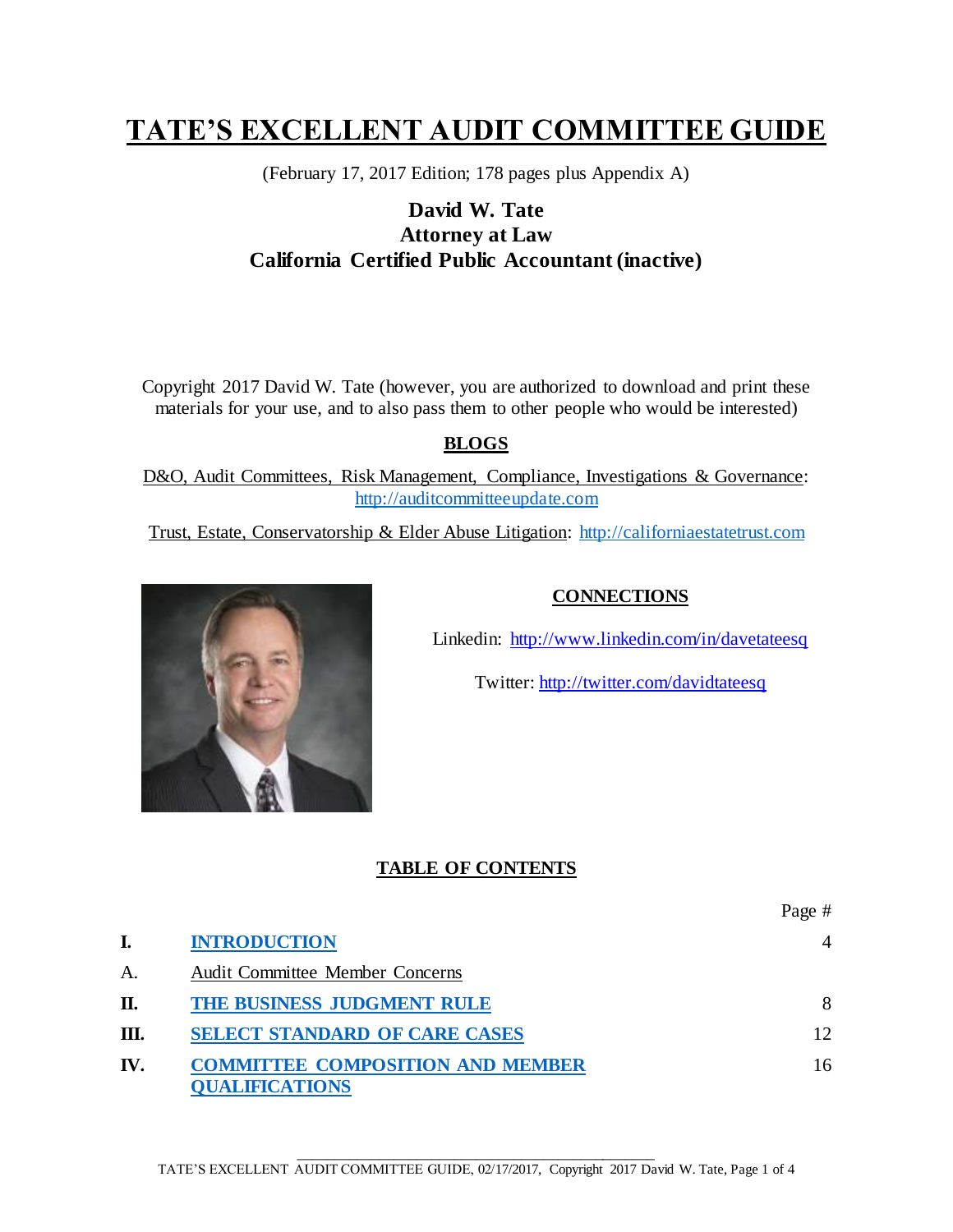- A. Federal Statutes and Regulations, and Related Rules
- 1. Public Company Audit Committee Member Independence
- 2. Disclosure of Audit Committee Financial Expert
- B. Stock Exchange (SRO) Rules
- 1. NYSE Listed Company Manual
- a. Audit Committee Required
- b. Audit Committee Composition and Other Requirements
- c. Independence Tests
- 2. NASDAQ Stock Market Rules
- a. Audit Committee Composition
- b. Independent Director Defined
- **V. COMMITTEE FUNCTIONS AND RESPONSIBILITIES** 35
- A. Federal Statutes and Regulations, and Related Rules
- 1. Public Company Audit Committee Responsibilities
- 2. Corporate Responsibility for Financial Reports
- 3. Improper Influence on the Conduct of Audits
- 4. Management Assessment of Internal Controls
- 5. Code of Ethics for Senior Financial Officers
- 6. Real-Time Issuer Disclosures
- 7. Whistleblower and Anti-Retaliation Provisions
- a. Protection for Employees of Publicly Traded Companies
- b. Retaliation Against Informants
- 8. Criminal Penalties for Altering Documents
- 9. Auditor Auditing and Nonaudit Services, and Preapproval of Services
- a. Services Outside the Scope of Practice of Auditors
- b. Preapproval Requirements
- c. Audit Partner Rotation
- d. Auditor Report to Audit Committees
- e. Conflicts of Interest
- f. Unlawful Acts Discovered During Audit
- B. Stock Exchange (SRO) Rules
- 1. NYSE Listed Company Manual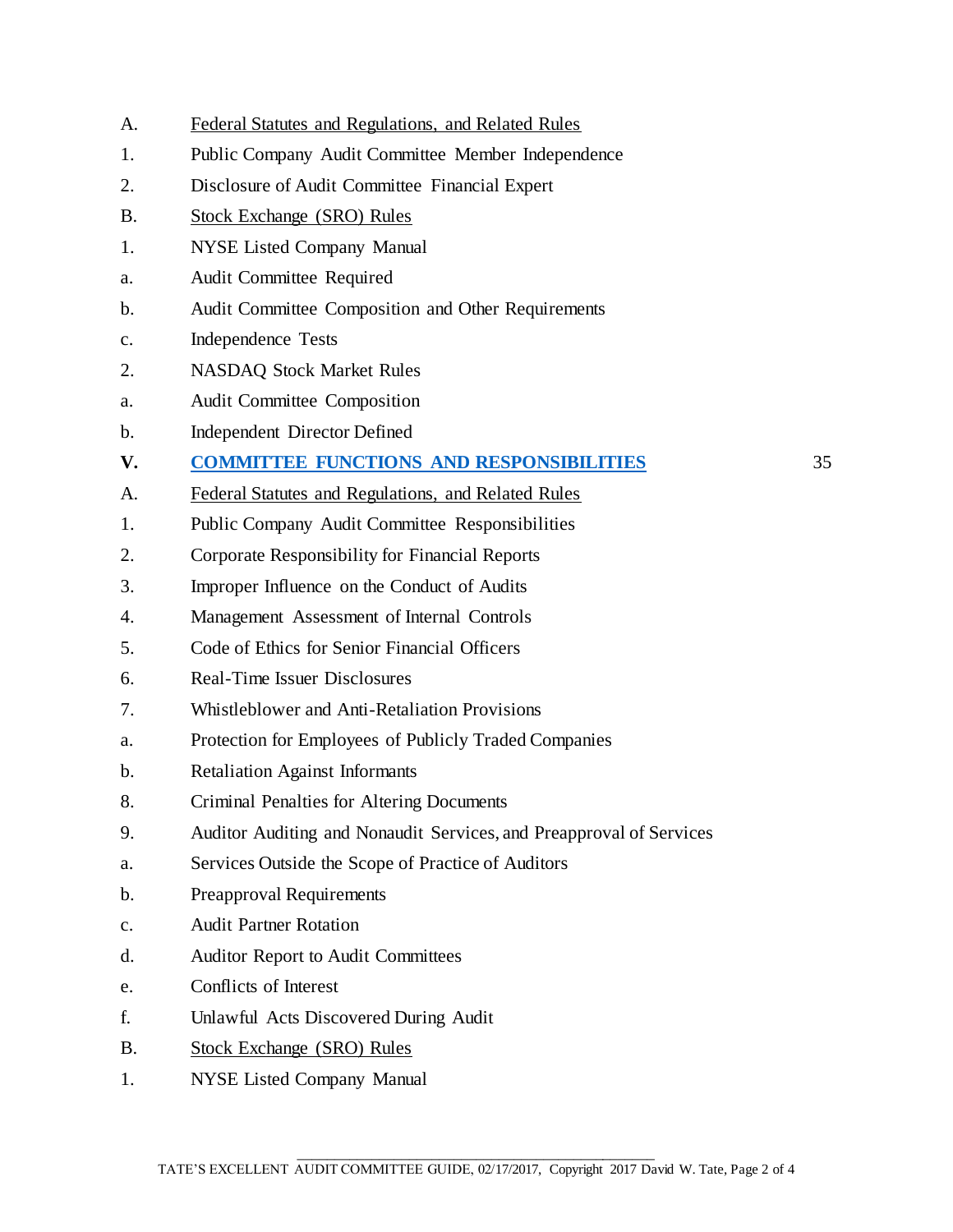- a. Audit Committee Additional Requirements
- b. Executive Sessions of Non-Management Directors
- 2. NASDAQ Stock Market Rules
- a. Audit Committee Charter
- b. Audit Committee Responsibilities and Authority
- c. Independent Directors and Executive Sessions
- d. Conflicts of Interest
- e. Code of Conduct
- **VI. AUDITS, REVIEWS, COMPILATIONS, PREPARATIONS, AND NON-SSARS**

59

- A. Financial Statement Audit Engagement
- 1. Overview
- 2. SAS 109 understanding the entity and its environment and assessing risks of material misstatement
- 3. SAS 114 auditor's communications with audit committees and those charged with governance
- 4. SAS 115 communicating internal control matters identified in an audit, is applicable for all audits and is not limited to audits performed for the purpose of Sarbanes-Oxley §404
- 5. SAS 122 AU-C Section 240 Consideration of Fraud in a Financial Statement Audit
- 6. PCAOB AS no. 5 An Audit of Internal Control Over Financial Reporting that is Integrated with an Audit of Financial Statements
- 7. PCAOB AS no. 16 Communications with Audit Committees
- B. Financial Statement Review Engagements
- C. Financial Statement Compilation Engagements
- D. Financial Statement Preparation Engagements
- E. Non-SSARS (Below SSARS Level) Services
- **VII. AUDIT COMMITTEE EVALUATION OF THE EXTERNAL AUDITOR** 111
- **VIII. INTERNAL CONTROLS** 111
- A. COSO 2013
- B. Basel Committee, Corporate Governance Principles for Banks July 2015
- C. Fraud Example Means and Prevention
- D. Select Accounting Transaction Internal Control Safeguards